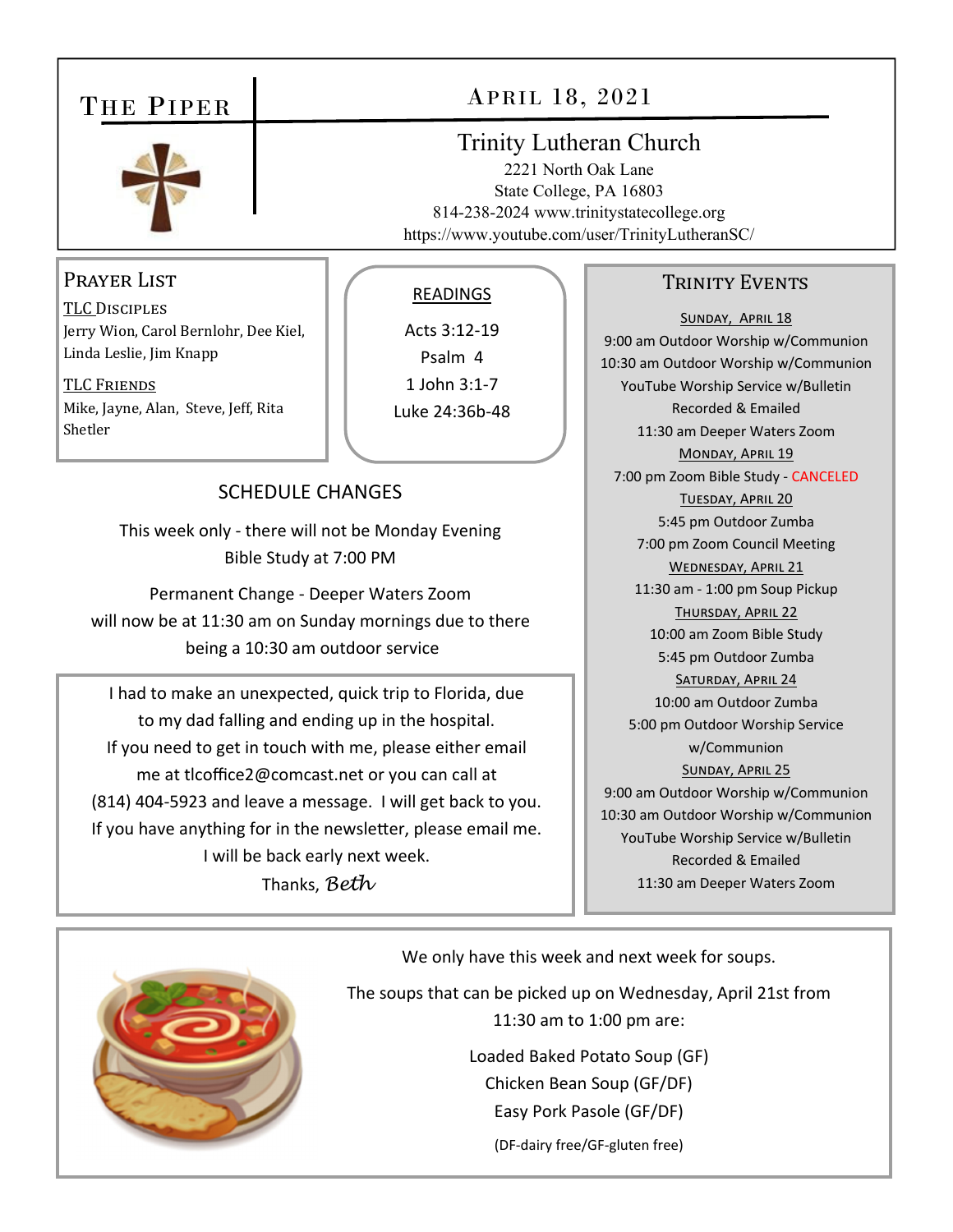

We would like to recognize those who are graduating from High School, from Technical School and from Undergraduate and Graduate Colleges.

If you or someone in your family will be graduating this year, please let the office know by Sunday, May 2nd. Information can be emailed to: tlcoffice2@comcast.net or called in at 814‐238‐2024.

Include the name of the student, a picture (if available),

where they are graduating from, degree (if applicable) and future plans, if known.

We are planning to recognize graduates Sunday, May 9th at the outdoor services.





| <b>Cameron Porter</b> | 3  |
|-----------------------|----|
| John Owens            | 3  |
| Cleo Campbell         | 4  |
| <b>Rylan Wenrich</b>  | 5  |
| James Cowan           | 6  |
| Ava Topper            | 8  |
| Madeline Baney        | 9  |
| Isabella Poehner      | 9  |
| Jenny Wenrich         | 9  |
| Keith Smith           | 11 |
| John Waters           | 11 |
| Anya Brownson         | 13 |
| <b>Brooke Myers</b>   | 15 |
| McKenna Stout         | 17 |
| Allison Cowan         | 22 |
| Elaine Burn           | 24 |
| Tionni Wenrich        | 26 |
| Jacob Piper           | 27 |
| Jean Ross             | 28 |
| Kristen Terrill       | 30 |

## TRINITY LUTHERAN CHURCH

#### **STAFF**

Pastor Ronald C. Miller, Jr. tlcrevron@gmail.com

Vicar Ted Williams wwilliams001@luthersem.edu

 Beth Robbins Office Administrator tlcoffice2@comcast.net

Barbara Roberts, Pianist barbroberts1960@gmail.com

Brian Woodland, Custodian oppgrade9@yahoo.com

**COUNCIL**  JULY 2019 - JUNE 2022 EXECUTIVE TEAM John Fryer, President (chenita@earthlink.net) Carol Smith, Vice President (piffy1957@gmail.com) Laurette Gonet, Secretary (Laurette.Gonet@gmail.com) CHURCH PROPERTIES TEAM Jay Aubuchon (jayaubuchon@gmail.com) Bob Coyle (bcoyle63@gmail.com) **MEMBERS AT LARGE** Kayla Smith (kayjosmith22@gmail.com) Sue Glad (susieglad@comcast.net) Elaine Burn (ejb559@comcast.net) Sue Ellen Krupa (sekrupa77@gmail.com) FINANCIAL TEAM Christy Bartley, Treasurer (bartleychristy49@gmail.com) Debbie Fryer, Financial Secretary (debbieconrad19522@yahoo.com)